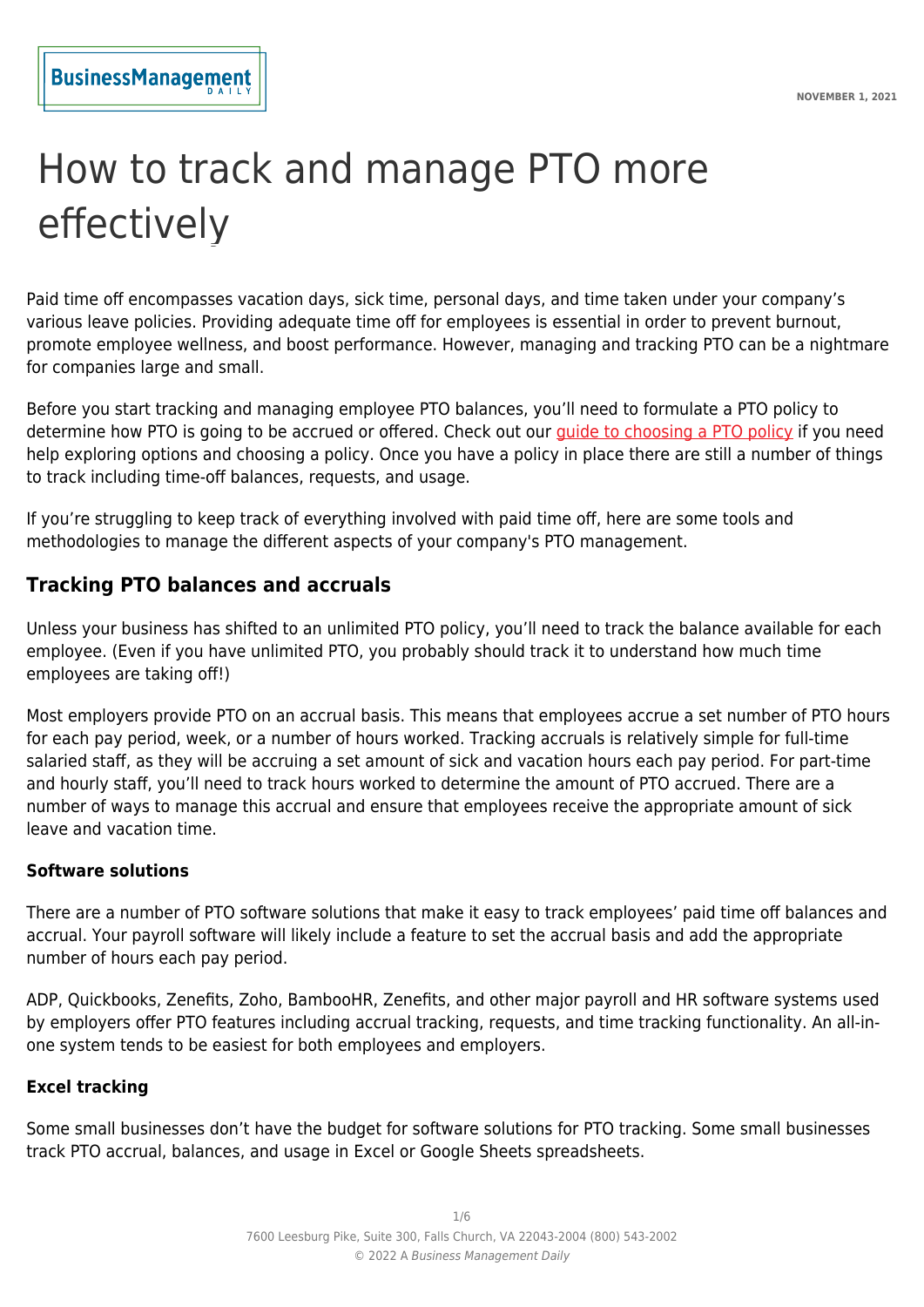2/6 7600 Leesburg Pike, Suite 300, Falls Church, VA 22043-2004 (800) 543-2002 © 2022 A Business Management Daily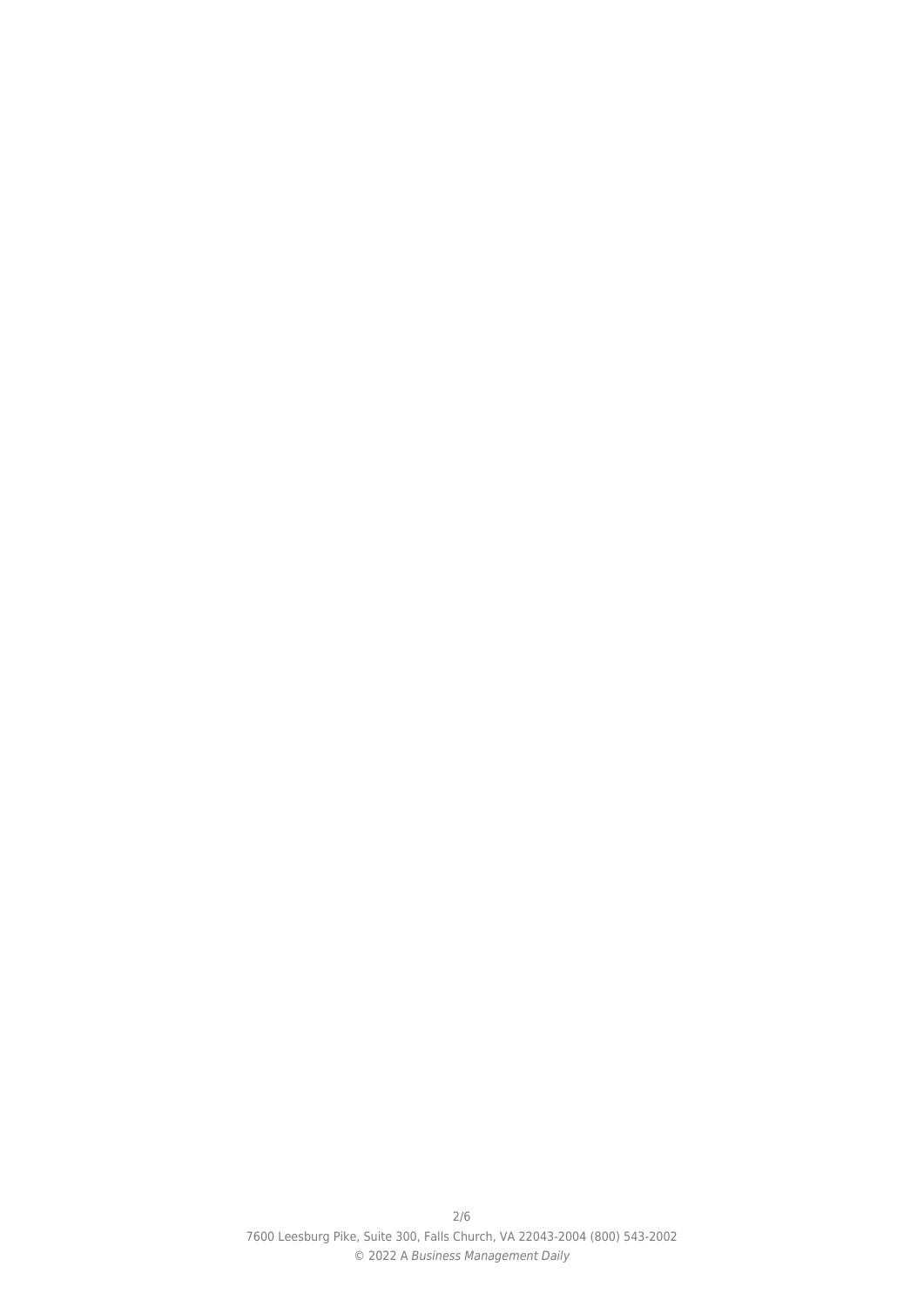3/6 7600 Leesburg Pike, Suite 300, Falls Church, VA 22043-2004 (800) 543-2002 © 2022 A Business Management Daily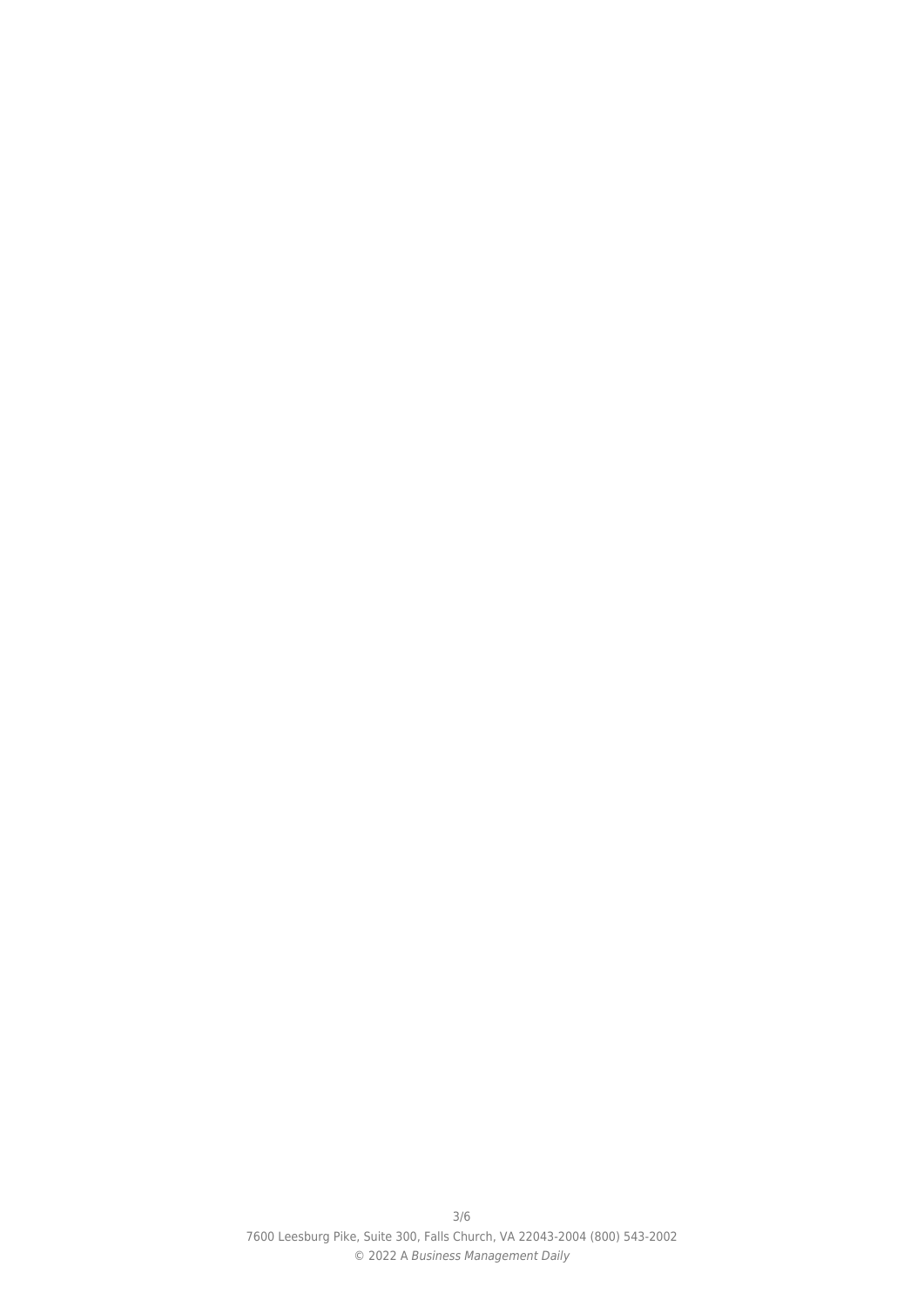

There are a variety of templates and tutorials available for free online that can help you stay on top of PTO in Microsoft Excel. One option is [Leaveboard's PTO Tracking Excel Template.](https://leaveboard.com/free-pto-tracker-template/) This system can work well for small businesses that do not have too many staff members to track balances for and lack the budget for alternate solutions. It does get more complex if you have multiple accrual rates or PTO policies for different employees (either due to seniority or employees in different regions with variable local requirements). However, you can still use Excel as long as you pay attention to detail and stay on top of updating your spreadsheet each pay period.

## **Tracking PTO requests**

Having an organized system for tracking time-off requests is necessary in order to ensure that you will have adequate staffing coverage to meet business needs.

## **PTO tracking software**

Your payroll management software may already have PTO tracking features built-in. Many payroll software services provide varying degrees of PTO features that can track accruals, requests, usage, and more! Some even have helpful features that allow employees to see how much they'll have accrued by a future date so that they can plan vacations further out.

Check if your payroll or time tracking software incorporates PTO request features.

#### **Some popular options include:**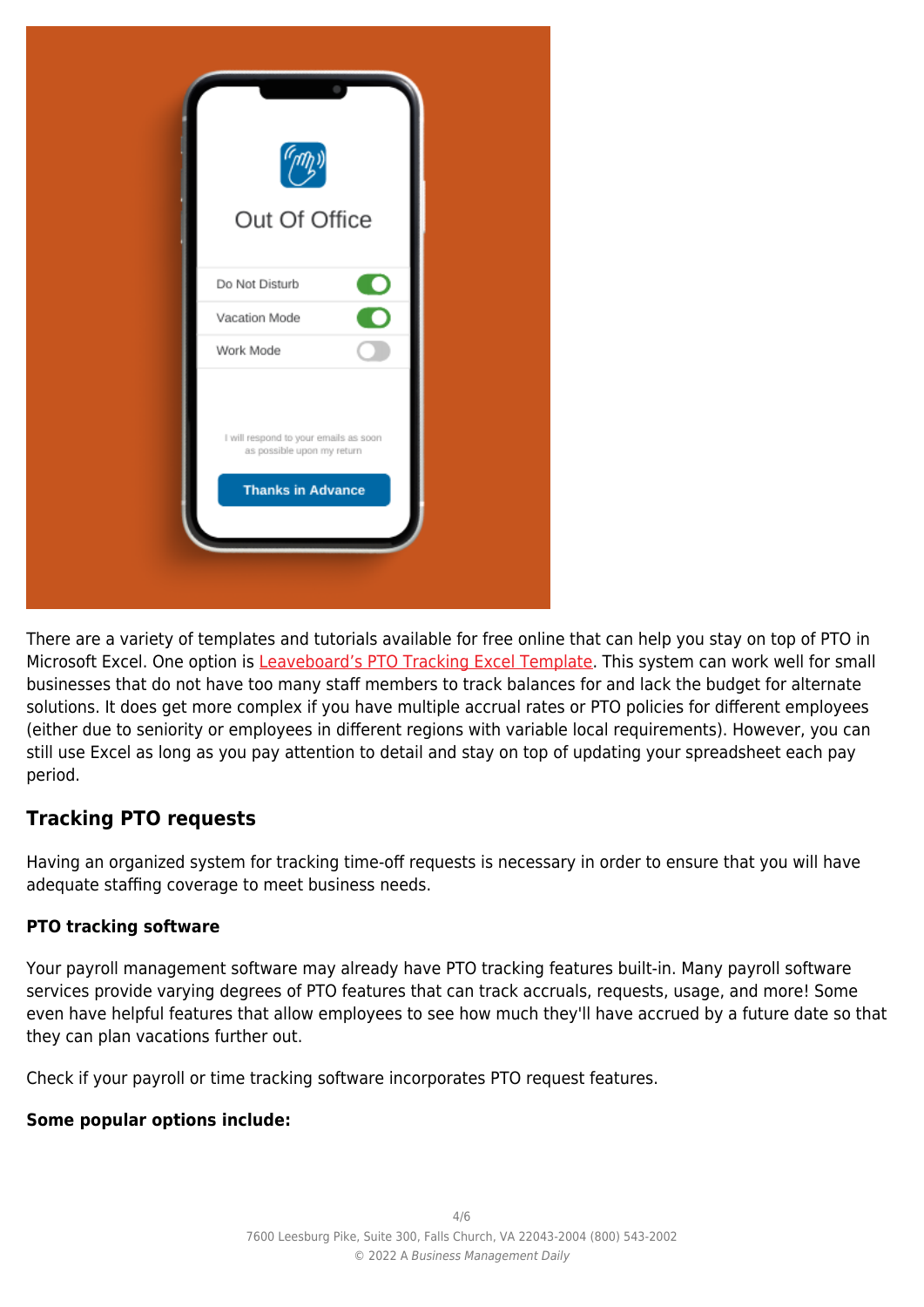- [Factorial HR.](https://factorialhr.com/holidays-leaves-software) A PTO manager that allows employees to submit PTO requests for vacation time, sick days, and other absences based on your organization's PTO policies. Employees are also able to view accrued time and time taken. It also includes reporting features to help management track absences by department, date, employee, and other options to track trends in PTO usage and ensure adequate staffing.
- [BambooHR.](https://www.bamboohr.com/) This time and PTO tracking system is designed for small-to-medium sized businesses. It has a simple user experience designed for employers transitioning from the spreadsheet method or manual tracking.
- [Quickbooks PTO Tracker.](https://quickbooks.intuit.com/time-tracking/pto-tracker/) Businesses using QuickBooks for payroll and financial management may want to look into their PTO Tracker add-on. The tracker lets employees view their PTO balances, request time off by the day or hour, and has an option for direct time-off entry without the approval process. Employers can enter and track multiple paid and unpaid PTO policies.

#### **Direct requests to manager**

Some companies don't utilize software for PTO requests and instead direct employees to put in a request directly to their manager through their preferred communication channel. These requests may be made on paper, over Slack or Teams, in person, or via email. This system works for small departments, but it can be hard to keep requests organized with larger departments. If you have a small business this method is perfectly fine, but you will probably outgrow it at some point.

# **Tracking PTO used**

How you track PTO used will largely depend upon how you track hours overall. They can be recorded in your PTO request system, payroll system, or when employees submit their time.

If your employees submit their hours on a weekly timesheet, their PTO usage should be noted on the timesheet. Managers should also make note of call-outs, employees leaving early or arriving late due to appointments, and other absences and time off used throughout the week. This allows management to reconcile their own records with employees' self-reported hours worked and PTO used.

If you use a time clock system or time tracking software you'll have a clear record of the hours worked. Depending on the time tracking system used you may need to add PTO hours into your payroll system manually. Employees may be able to note paid time off hours taken in time tracking apps or software programs. Small businesses often use the timesheet method to track hours as there are no software costs associated with it, but there are free time tracking programs like [Clockify](https://clockify.me/) or libble that can provide employers with more detailed employee time tracking reports. Clockify and other free apps can be used to record PTO usage and hours worked.

For vacation time, the vacation requests will adequately serve as a record of the PTO used, but for unexpected absences such a sick time, family emergencies, or partial day absences for appointments it is important to keep adequate records so that the appropriate hours can be deducted from the employee's balance. Employees likely won't think to record what time they're leaving if an emergency arises, so management should maintain accurate records in a designated software system, Excel sheet, calendar, or other chosen location.

## **Effective time off management**

The best PTO and leave management option for your business will depend on your company's budgets, policies,